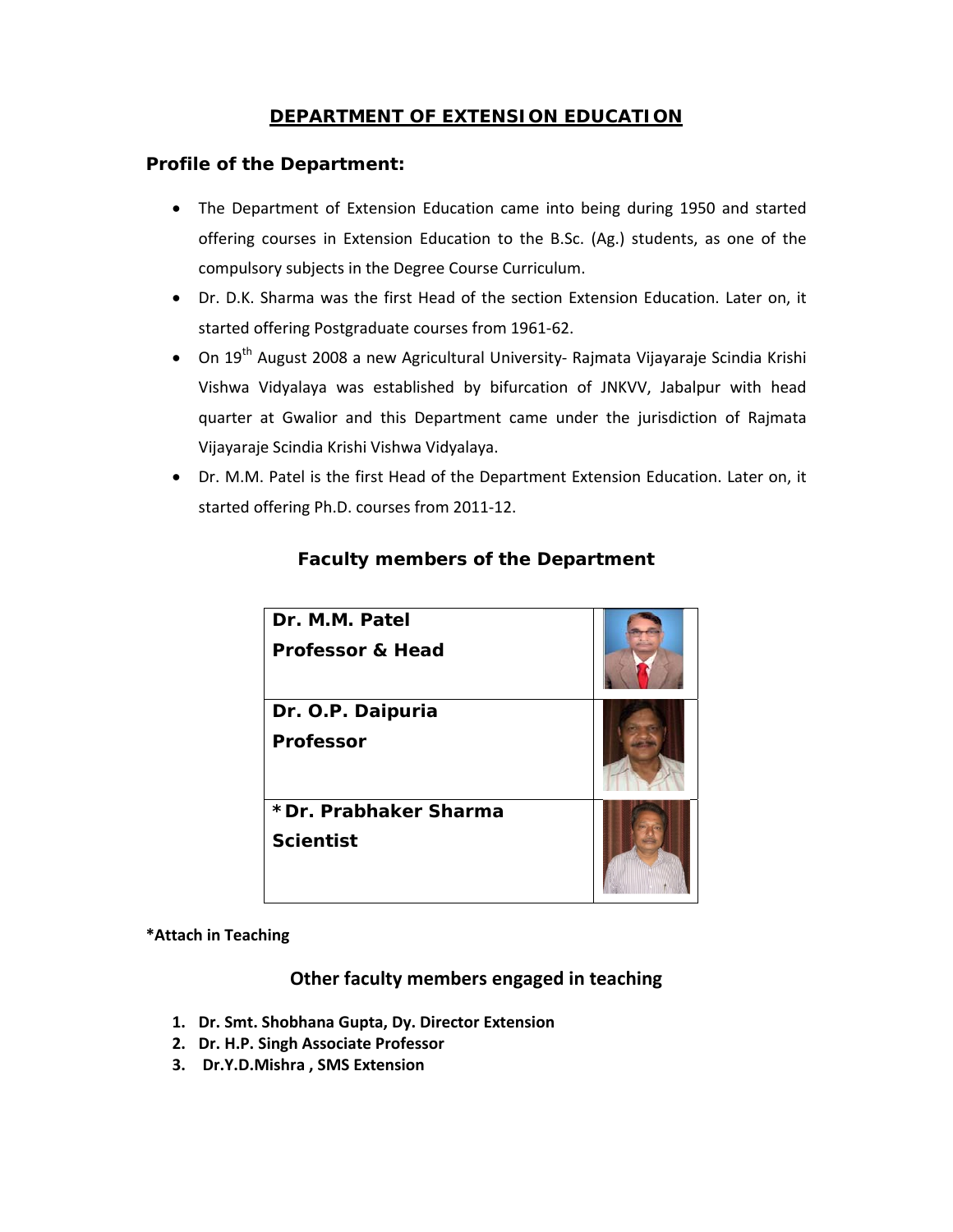#### **Functions of the Extension Department**

- $\triangleright$  To impart teaching in Extension Education for UG, PG and Ph.D. Degrees
- $\triangleright$  To carry out extension activities in the field to provide practical learning to the students on extension education methodologies and approaches.
- $\triangleright$  To organize seminars, conferences and workshops on important issues.
- $\triangleright$  To undertake strategic and action researches.

#### **Teaching:**

- $\triangleright$  The Department of extension education imparts undergraduate postgraduate and Ph.D. teaching to the students under the semester system.
- $\triangleright$  The students are provided in depth learning both on theory and practical aspects of the subject.
- $\triangleright$  They are provided practical learning by carrying out extension aspects of the subject.
- $\triangleright$  They are provided practical learning by carrying out extension work while staying in the villages under Rural Agriculture Work Experience.
- $\triangleright$  PG students are guided for their course and research work by the Advisory Committee, The thrust areas of the Extension Education discipline are taken into account while selecting research problems of the PG students.

# **Courses offered by the Department**

#### **Courses of U.G**

| <b>Year &amp; Semester</b>        | course                                           |
|-----------------------------------|--------------------------------------------------|
| Year 1 <sup>st</sup> Semester     | <b>NSS</b>                                       |
| I Year 2 <sup>nd</sup> Semester   | Dimensions of Agriculture Extension (1+1)        |
| II Year 1 <sup>st</sup> Semester  | Human Value and Ethics (1+2)                     |
| III Year 1 <sup>st</sup> Semester | Rural Sociology and Educational Psychology (2+0) |
| III Year 2 <sup>nd</sup> Semester | 1. Entrepreneurship Development and              |
|                                   | Communication Skills (1+1)                       |
|                                   | 2. Extension Methodology for Transfer of         |
|                                   | Technology $(1+1)$                               |
| IV Year 1 <sup>st</sup> Semester  | <b>RAWE</b>                                      |
|                                   | 1- Extension Programme (0+4)                     |
|                                   | 2-KVK attachment (0+4)                           |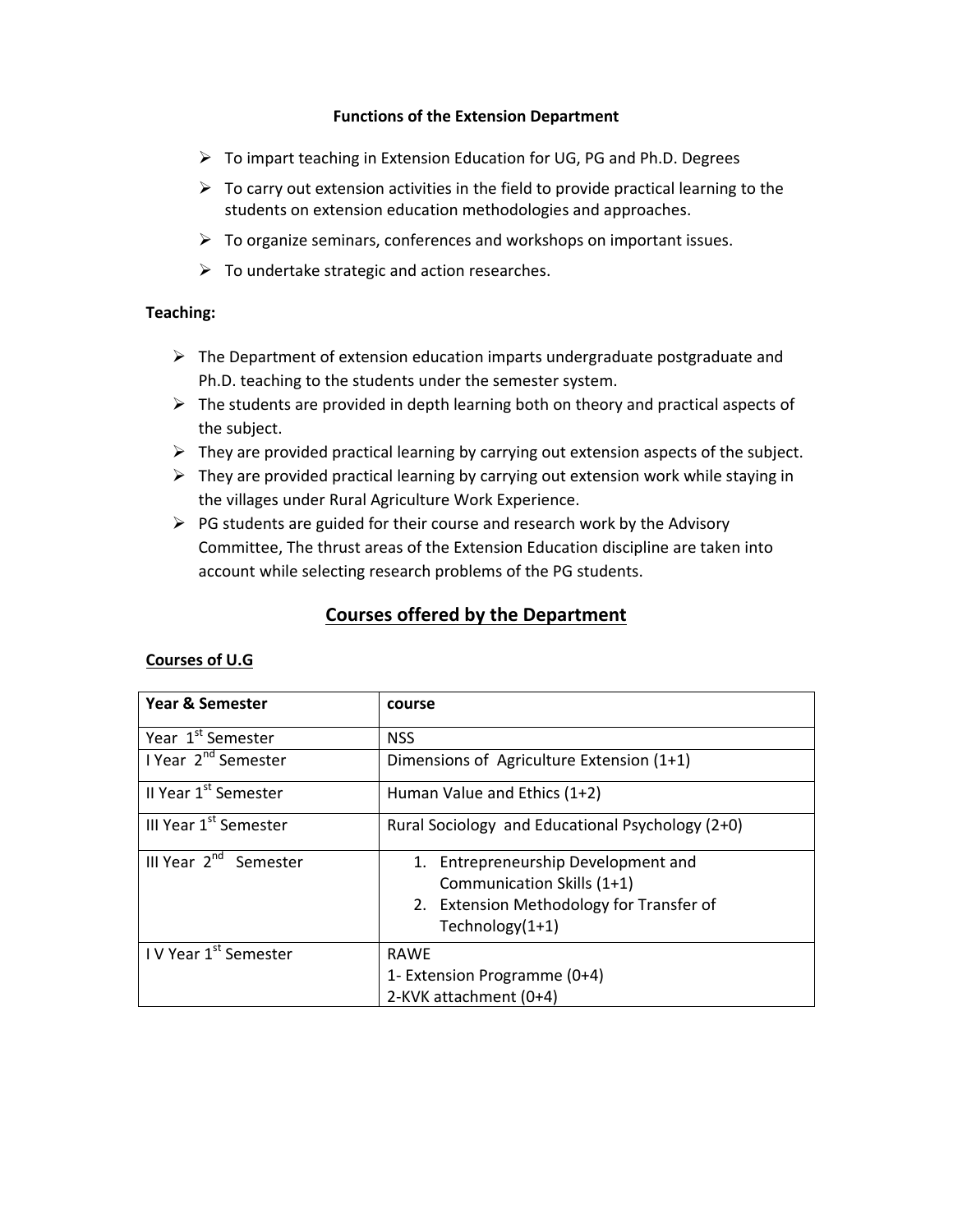#### Rural Agricultural Work Experience Programme (RAWE)

The Rural Agricultural Work Experience Programme is organized every year for the Under Graduate students of various degree programme of Vishwa Vidyalaya in their final year VII semester. The main objectives of this programme are:

- $\triangleright$  To provide opportunities to the students for studying the rural situations
- $\triangleright$  To give occasions for gaining direct farm experience
- > To document the Indigenous Technical Knowledge of farmers
- $\triangleright$  To gain experience about the preparation of farm and village development plans.

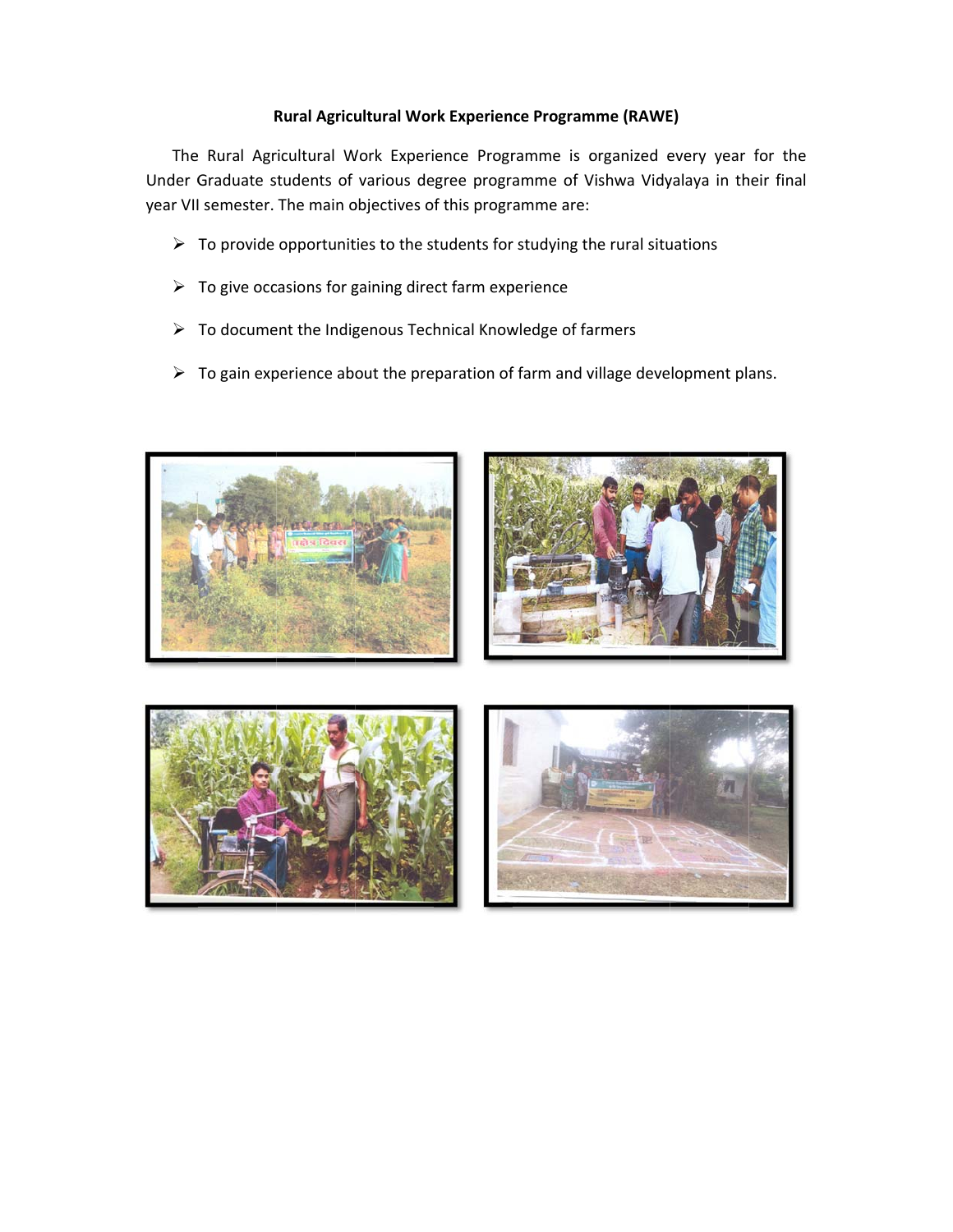#### **Courses of P.G**

| I-Semester         |                                                      |               |
|--------------------|------------------------------------------------------|---------------|
| <b>Courses No.</b> | Course title                                         | <b>Credit</b> |
| <b>EXT501</b>      | Development perspectives of Extension Education      | $1+1$         |
| <b>EXT 502</b>     | Development Communication and Information Management | $2+1$         |
| <b>EXT 503</b>     | Diffusion and Adoption of Innovations                | $2+1$         |
| <b>EXT 504</b>     | Research Methods in Behavioral Sciences              | $2+1$         |

## II‐ Semester

| Courses No.               | Course title                                                | <b>Credit</b> |
|---------------------------|-------------------------------------------------------------|---------------|
| <b>EXT505</b>             | E-Extension                                                 | $2+1$         |
| <b>EXT 506</b>            | Entrepreneurship Development and management in<br>Extension | $2+1$         |
| <b>EXT 507</b>            | Human Resource Development                                  | $2+1$         |
| III Semester& IV Semester |                                                             |               |

| <b>Courses No.</b> | <b>Course title</b> | <b>Credit</b> |
|--------------------|---------------------|---------------|
| III Semester       |                     |               |
| <b>EXT 591</b>     | Master's Seminar    | $1+0$         |
| <b>EXT 599</b>     | Master research     | 10            |
| <b>IV Semester</b> |                     |               |
| <b>EXT 599</b>     | Master research     | 10            |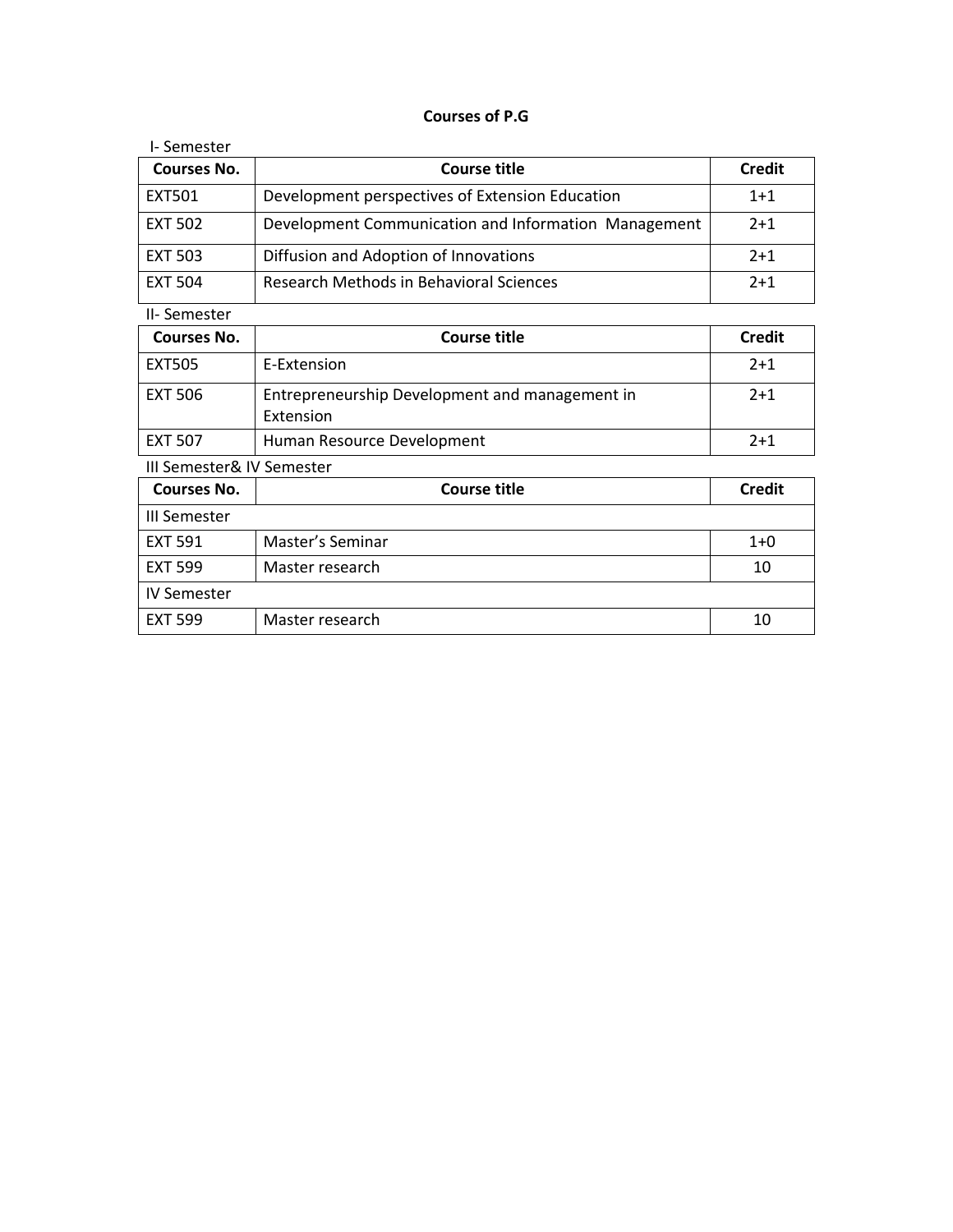## **Courses of Ph.D.**

| Courses No.               | Course title                                               | <b>Credit</b> |
|---------------------------|------------------------------------------------------------|---------------|
| EXT601                    | Advances in Agriculture Extension                          | $2+1$         |
| <b>EXT 602</b>            | Advances Designs and Techniques in Social Science Research | $2+1$         |
| <b>EXT 607</b>            | <b>Advanced Management Technique</b>                       | $2+1$         |
| II-Semester               |                                                            |               |
|                           |                                                            |               |
| Courses No.               | Course title                                               | Credit        |
| EXT603                    | Advances in Training Technology                            | $2+1$         |
| <b>EXT 604</b>            | Organizational Development                                 | $2+1$         |
| <b>EXT 609</b>            | Transfer of Technology in Agriculture                      | $2+1$         |
| III Semester& IV Semester |                                                            |               |
| Courses No.               | Course title                                               | Credit        |
| III Semester              |                                                            |               |
| <b>EXT 691</b>            | Doctoral Seminar I                                         | $1 + 0$       |
| <b>FXT 699</b>            | Doctoral Research (Thesis)                                 | 10            |
| <b>IV Semester</b>        |                                                            |               |
| <b>EXT 692</b>            | <b>Doctoral Seminar II</b>                                 | $1+0$         |
| <b>EXT 699</b>            | Doctoral Research (Thesis)                                 | 10            |
|                           |                                                            |               |

#### **Publications:**

## **Book:**

| $\vert$ 1      | Badodia. S.K. O.P. Daipuria and M.M.Patel (2013) "A Hand book of dimensions of<br>extension education" Agrotech Publishing Academy, Udaipur ISBN-97881-8321-<br>$325 - 7$ |
|----------------|---------------------------------------------------------------------------------------------------------------------------------------------------------------------------|
| $\sqrt{2}$     | Badodia S.K. M.M.Patel (2014) Methods for communication skill University<br>Publication No. DI/32/2013                                                                    |
| $\overline{3}$ | Patel, M.M, S.K.Badodia, Shobhana Gupta(2014)Participatory Approaches for<br>transfer of technology (Edited) Biotech Books                                                |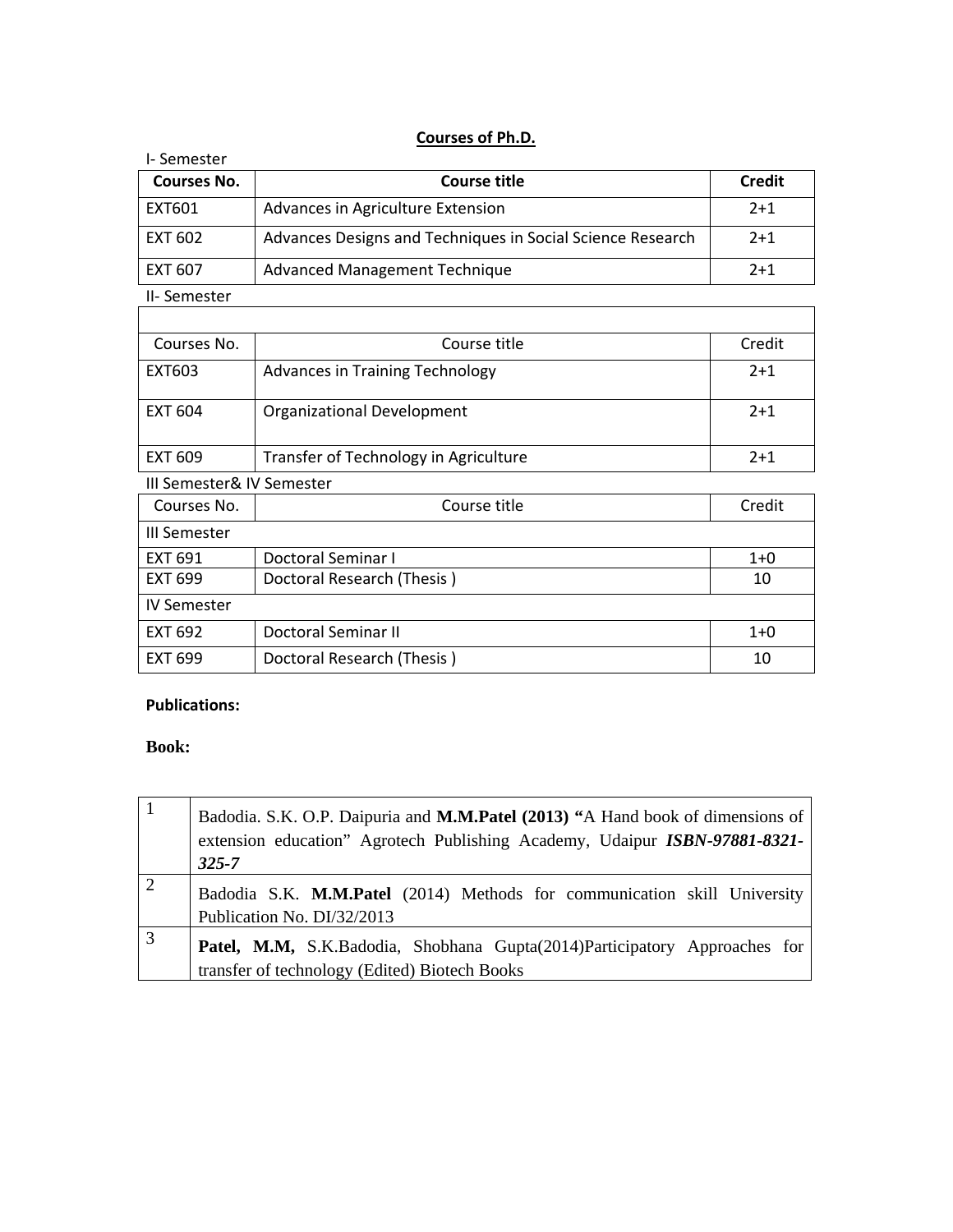#### **Book Chapters**

| $\overline{\Box}$ | Badodiya, S.K.; Patel, M.M.; Daipuria, O.P.; Gour, C.L. and Parihar, B.P.S (2012)                                                                                                           |
|-------------------|---------------------------------------------------------------------------------------------------------------------------------------------------------------------------------------------|
|                   | Climate Change and Adaptation strategies for Agriculture Climate Change-                                                                                                                    |
|                   | Problems& solutions of Increasing Temperature):61-64                                                                                                                                        |
|                   | ISBN-978-936-820770-1-5                                                                                                                                                                     |
| $\mathcal{D}$     | M.M. Patel (2014) Farmer Field School: A Tool for Transfer of Technology Through<br>Participation Participatory. Approaches for transfer of technology published by<br><b>Biotech Books</b> |
| $\overline{3}$    | S.K. Badodia (2014) Innovative Extension Approaches for Transfer of Technology<br>Approaches for transfer of technology published by Biotech Books                                          |

#### **E - Manuals**

| $\vert$ 1      | Patel M.M. (2006) "Extension Teaching Methods and Visual Aids"<br>Published by College of Agriculture JNKVV Indore M.P.                                                                               |  |
|----------------|-------------------------------------------------------------------------------------------------------------------------------------------------------------------------------------------------------|--|
| 2              | Badodiya, S.K.; Daipuria, O.P.; Patel, M.M. and Sharma, P. (2013)<br>Agriculture Extension and Rural Development. Published by College of<br>Agriculture RVSKVV, Gwalior, M.P.                        |  |
| $\overline{3}$ | Patel, M.M. Prabhkar Sharma, and Lakhan Singh Gurjar (2015) Extension<br>Methodology for transfer of Technology. Published by College of Agriculture<br>RVSKVV, Gwalior, M.P. Publication No. 53/2015 |  |

#### **Research:**

 The Department has conducted researches in different areas of extension education discipline which have been instrumental in accelerating the process of transfer of agricultural technology.

#### **Areas of Research**

- 1. Transfer of technology
- 2. Agricultural Communication
- 3. Diversification in Agriculture
- 4. Diffusion and Adoption
- 5. Extension Management
- 6. Extension Trainings
- 7. Mass Media
- 8. Extension Methods and Techniques
- 9. Impact Studies
- 10. Rural Entrepreneurship
- 11. Role of women in agriculture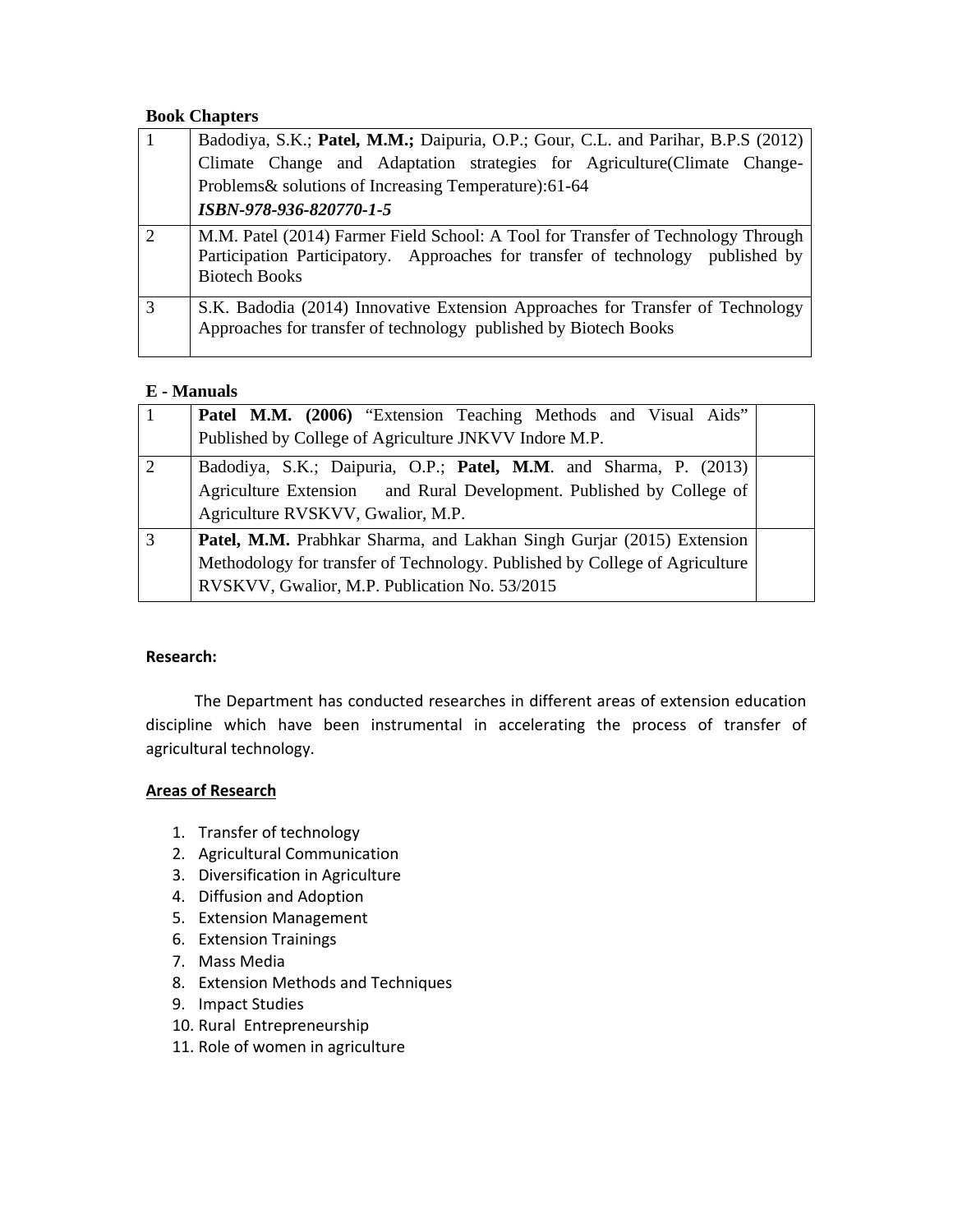#### Thrust area of research

- 1. Training needs assessment of the farmers/ extension personnel
- 2. Role of ICT in agricultural
- 3. Impact study of various extension programmes organized for welfare of the farming community
- 4. Gender issues

### **Extension:**

## **Organization of Model Training Course:**

## **Eight Days Model Training Course**

Eight days training programme on "Participatory Approaches for Transfer of Agricultural technology" has being organized by the department during 04- 11 February 2014. This training was sponsored by Government of India. Eighteen participants were attended this training programme. The objectives of the course were (1) To impart knowledge about various innovative participatory approaches for transfer of agricultural technology and (2) To develop expertise of extension professionals on PRA Exercises.





### **Organization of National Seminar:**

A national seminar on the theme of "EXTENSION INNOVATIONS AND **METHODOLOGIES FOR MARKET - LED AGRICULTURAL GROWTH AND DEVELOPMENT"** was organized by Indian Society of Extension Education in collaboration with Department of Extension Education, Rajmata Vijyaraje Scindia Krishi Vishwa Vidyalaya, Gwalior, MP, INDIA during Feb. 26-28, 2015. The seminar was inaugurated by Dr. S.N. Puri, Hon'ble Former Vice Chancellor, Central Agricultural University, Imphal, Professor A.K. Singh Hon'ble Vice chancellor RVSKVV, Gwalior was the Chairman of the inaugural function of the seminar.

More than 300 eminent Agricultural Scientists, Policy makers, Administrators, Development Officers representing Agricultural Universities, Central Agricultural